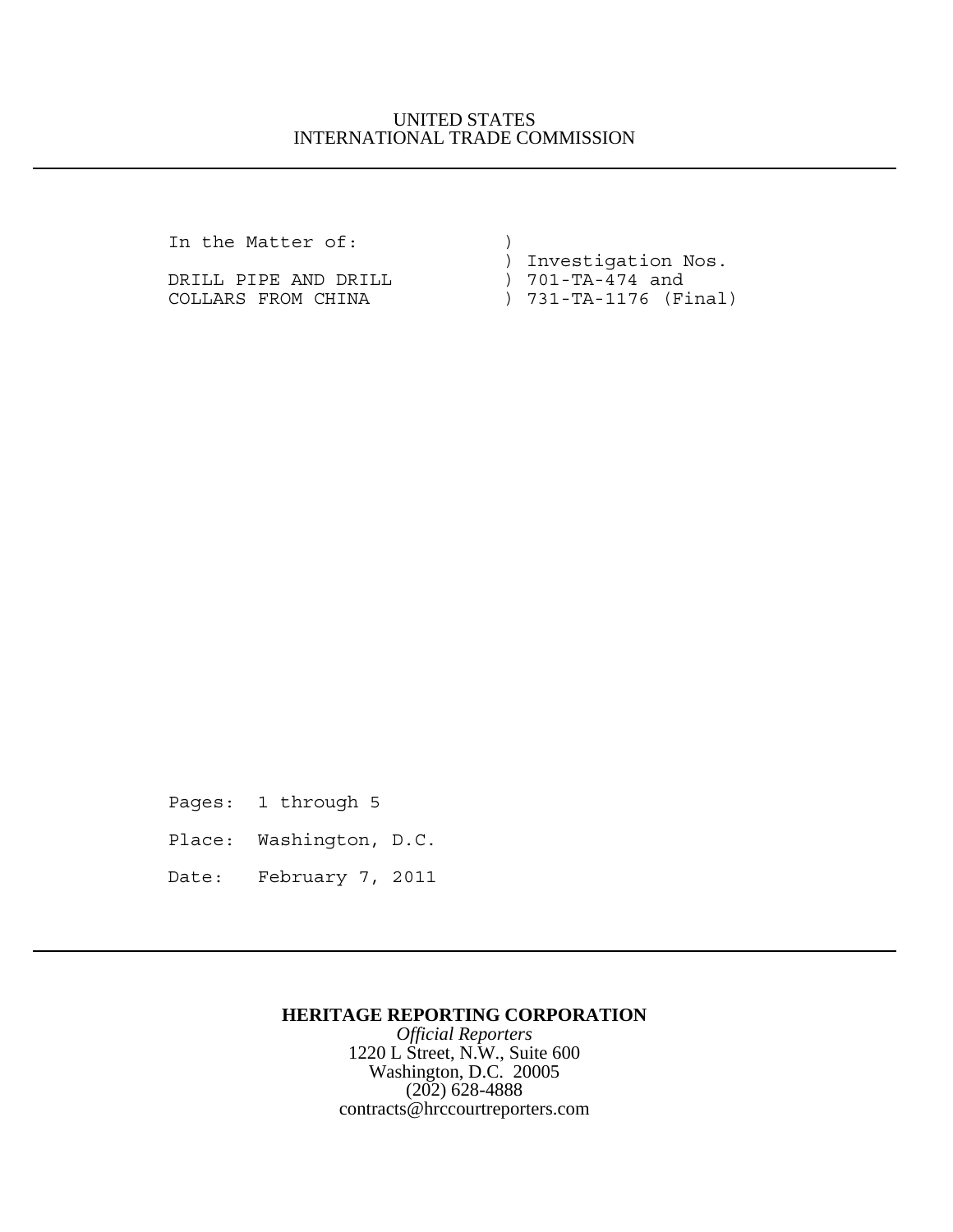THE UNITED STATES INTERNATIONAL TRADE COMMISSION

In the Matter of:  $)$  ) Investigation Nos. DRILL PIPE AND DRILL ) 701-TA-474 and COLLARS FROM CHINA ) 731-TA-1176 (Final)

> Monday, February 7, 2011

Room No. 101 U.S. International Trade Commission 500 E Street, S.W. Washington, D.C.

The Commission meeting commenced, pursuant to notice, at 11:08 a.m., before the Commissioners of the United States International Trade Commission, the Honorable DEANNA TANNER OKUN, Chairman, presiding. APPEARANCES:

On behalf of the International Trade Commission:

Commissioners:

DEANNA TANNER OKUN, CHAIRMAN IRVING A. WILLIAMSON, VICE CHAIRMAN CHARLOTTE R. LANE, COMMISSIONER (via telephone) DANIEL R. PEARSON, COMMISSIONER SHARA L. ARANOFF, COMMISSIONER DEAN A. PINKERT, COMMISSIONER (via telephone)

Staff:

JAMES R. HOLBEIN, ACTING SECRETARY TO THE COMMISSION BILL BISHOP, HEARINGS AND MEETINGS COORDINATOR NATHANAEL COMLY, INVESTIGATOR NORMAN VAN TOAI, INDUSTRY ANALYST DAVID BOYLAND, ACCOUNTANT-AUDITOR AMELIA PREECE, ECONOMIST DAVID GOLDFINE, ATTORNEY DOUGLAS CORKRAN, SUPERVISORY INVESTIGATOR

> Heritage Reporting Corporation (202) 628-4888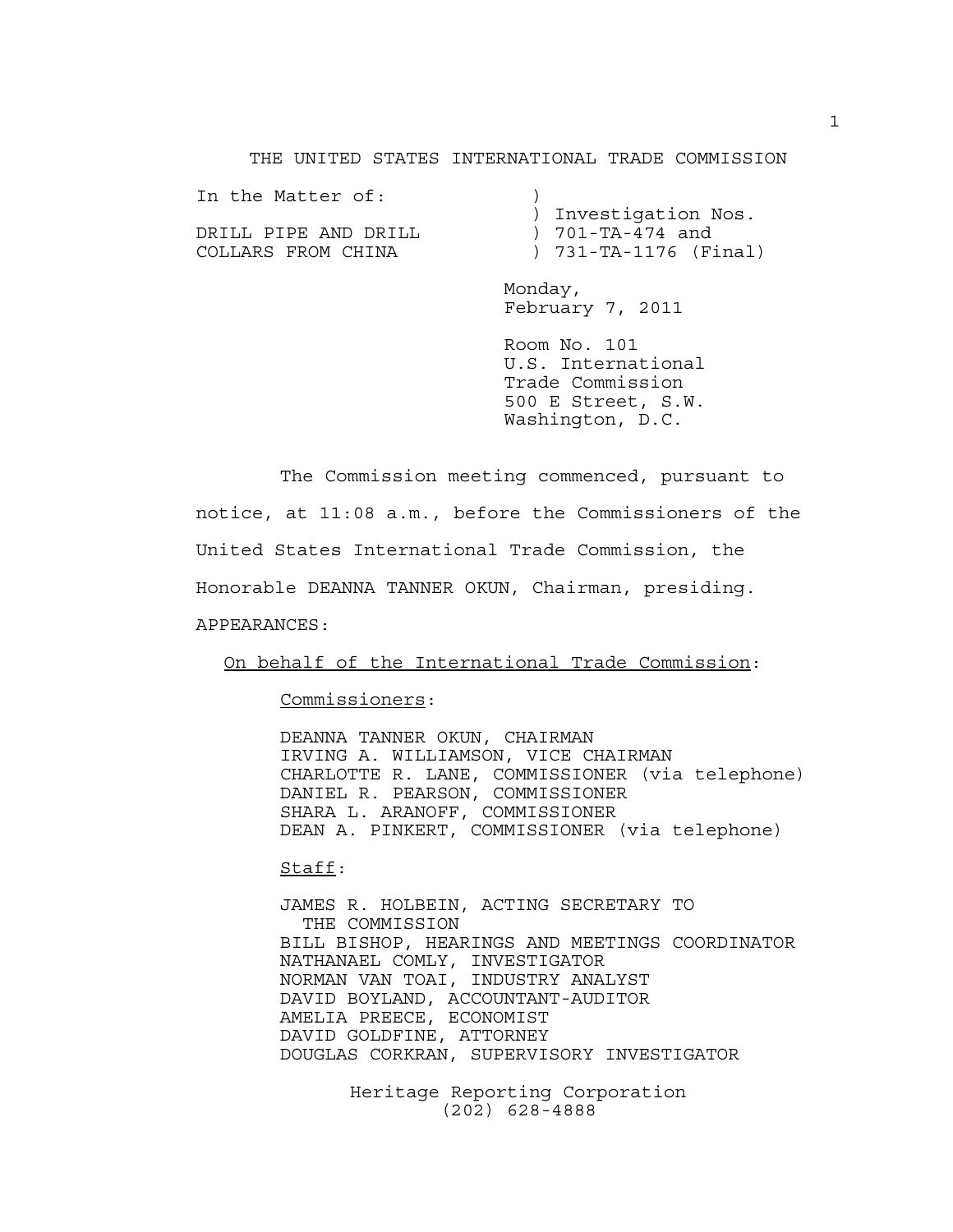| 1  | $\underline{P} \underline{R} \underline{O} \underline{C} \underline{E} \underline{E} \underline{D} \underline{I} \underline{N} \underline{G} \underline{S}$ |
|----|-------------------------------------------------------------------------------------------------------------------------------------------------------------|
| 2  | (11:08 a.m.)                                                                                                                                                |
| 3  | CHAIRMAN OKUN: Good morning. This meeting                                                                                                                   |
| 4  | of the U.S. International Trade Commission is starting                                                                                                      |
| 5  | a few minutes late. You'll notice we have not yet had                                                                                                       |
| 6  | the budget cuts, but apparently needs some investment.                                                                                                      |
| 7  | I'd like to welcome Commissioners Lane and Pinkert who                                                                                                      |
| 8  | are participating by telephone this morning.                                                                                                                |
| 9  | COMMISSIONER LANE: Good morning.                                                                                                                            |
| 10 | COMMISSIONER PINKERT: Good morning.                                                                                                                         |
| 11 | CHAIRMAN OKUN: There is no agenda for                                                                                                                       |
| 12 | future meetings or outstanding action jackets to                                                                                                            |
| 13 | consider. Is there any objection to approval of the                                                                                                         |
| 14 | minutes of November 30, December 1, 3, 7 and 16, 2010,                                                                                                      |
| 15 | and January 5 and 25, 2011, and Ratification List                                                                                                           |
| 16 | 11-001? Hearing none, they're approved. Next, we                                                                                                            |
| 17 | will turn to the vote in Investigation Nos. 701-TA-474                                                                                                      |
| 18 | and 731-TA-1176 (Final), Drill Pipe and Drill Collars                                                                                                       |
| 19 | from China. Welcome to Mr. Corkran and the other                                                                                                            |
| 20 | members of the staff who participated in these                                                                                                              |
| 21 | investigations. Does anyone have questions for the                                                                                                          |
| 22 | staff? Are there any additions or corrections to the                                                                                                        |
| 23 | staff report?                                                                                                                                               |
| 24 | MR. CORKRAN: Douglas Corkran, Office of                                                                                                                     |
| 25 | Investigations. Thank you, Chairman Okun.<br>The staff                                                                                                      |
|    | Heritage Reporting Corporation<br>$(202)$ 628-4888                                                                                                          |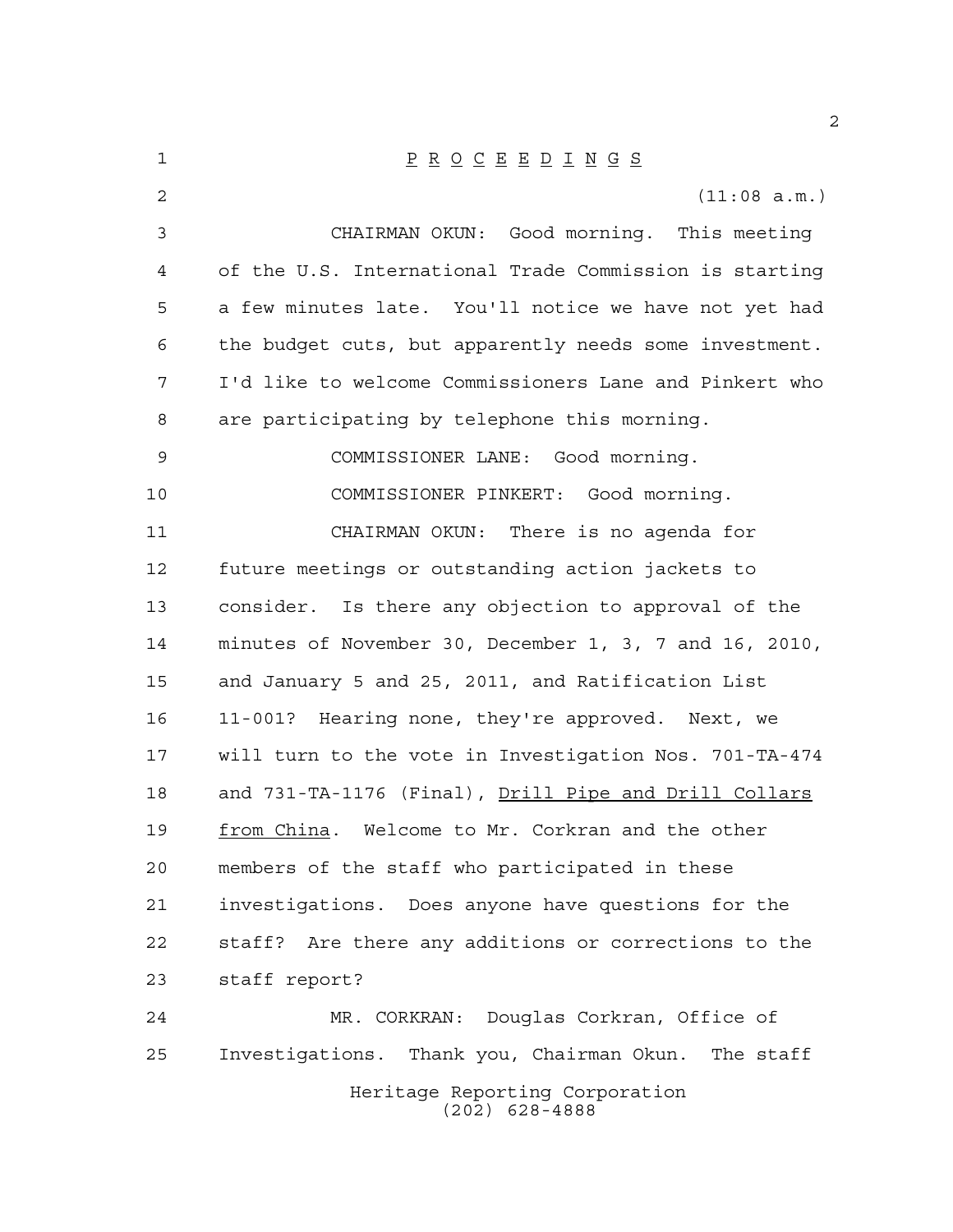proposes that the staff report on the subject investigations be revised in accordance with Memorandum INVJJ010, dated February 4, 2011. Staff has no further revisions. CHAIRMAN OKUN: Thank you. Is there any objection to the staff report as revised? Hearing none, it is approved. Mr. Secretary, will you please call the roll. MR. BISHOP: Commissioner Pinkert? COMMISSIONER PINKERT: I vote in the affirmative on the basis of threat. MR. BISHOP: I'm sorry. We didn't catch that. Can you repeat that, please? COMMISSIONER PINKERT: I vote in the affirmative on the basis of threat. MR. BISHOP: Commissioner Williamson? COMMISSIONER WILLIAMSON: I vote in the affirmative on the basis of threat. MR. BISHOP: Commissioner Lane? COMMISSIONER LANE: I vote in the affirmative on the basis of threat. MR. BISHOP: Commissioner Okun? CHAIRMAN OKUN: I vote in the negative. MR. BISHOP: Commissioner Pearson? COMMISSIONER PEARSON: I vote in the Heritage Reporting Corporation

(202) 628-4888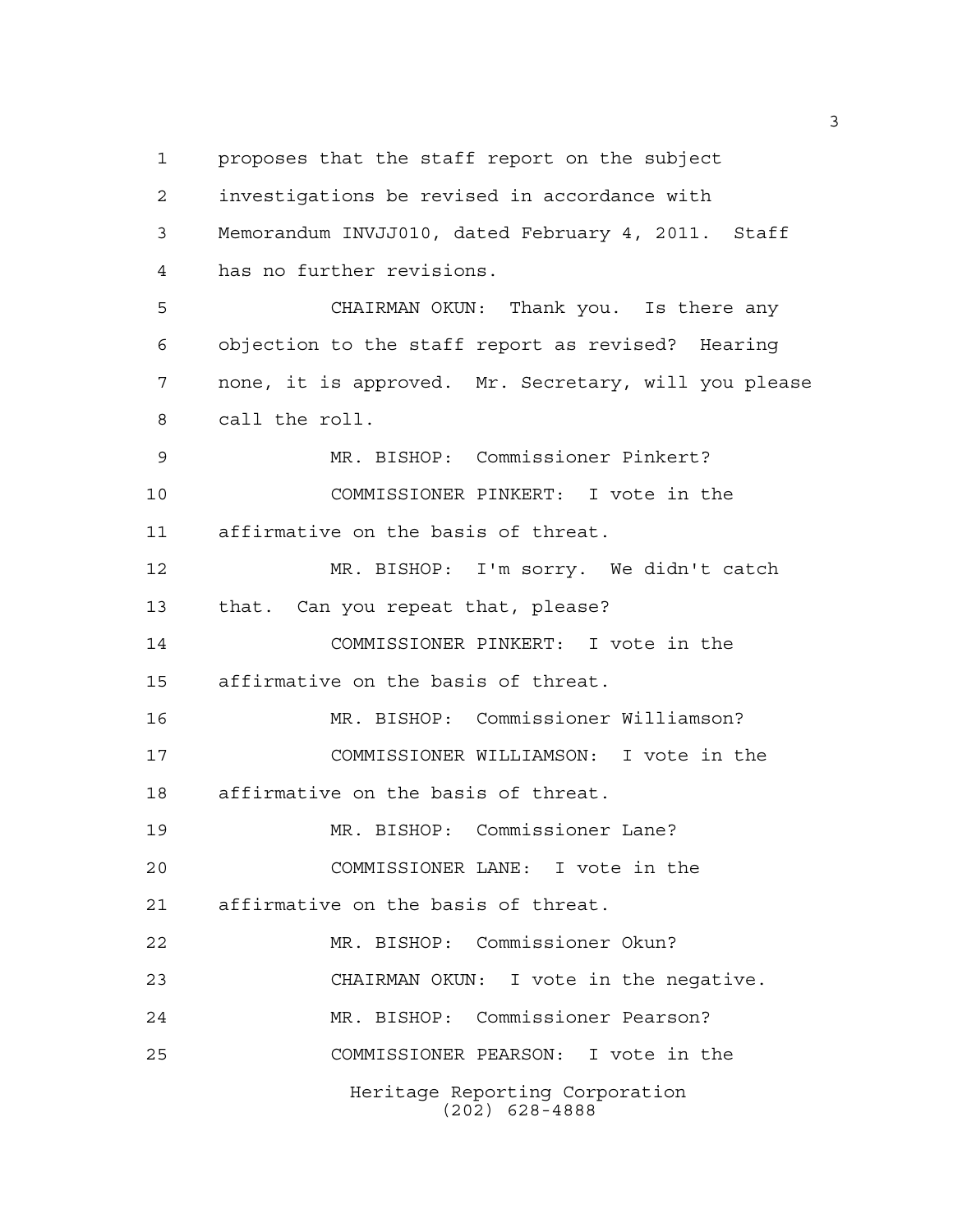negative.

 MR. BISHOP: Commissioner Aranoff? COMMISSIONER ARANOFF: I vote in the negative. MR. BISHOP: Madam Chairman, the Commission has reached affirmative determinations. CHAIRMAN OKUN: Thank you. Further information regarding these determinations will be in a press release. Commissioners' opinions are currently scheduled to be transmitted to the Department of Commerce on or before February 17, 2011. Thank you again to the staff who participated in these investigations. With no other business to come before the Commission, this meeting is adjourned. (Whereupon, at 11:11 a.m., the Commission meeting in the above-entitled matter was concluded.) // // //  $20 /$  $21 /$  $22 / /$  $23 / /$  $24 /$  $25 / /$ 

> Heritage Reporting Corporation (202) 628-4888